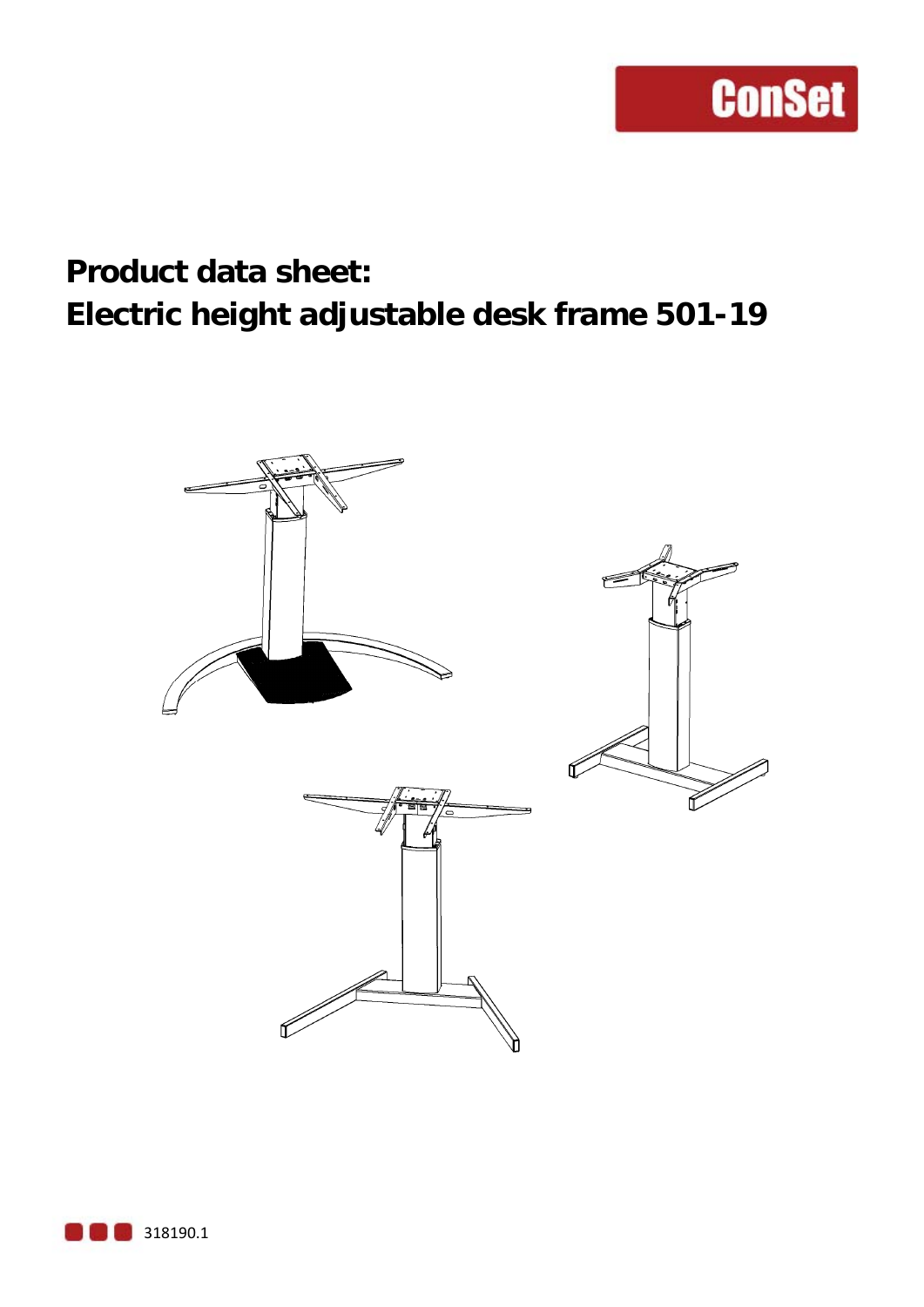## **Conset**

#### **Table of contents**

| Packing details, XX120 leg                  | page 3  |  |
|---------------------------------------------|---------|--|
| Main measures and specifications, XX120 leg | page 4  |  |
| Packing details, XX095 leg                  | page 5  |  |
| Main measures and specifications, XX095 leg | page 6  |  |
| Packing details, XX060 leg                  | page 7  |  |
| Main measures and specifications, XX060 leg | page 8  |  |
| Tabletop drillings                          | page 9  |  |
| Assembly and use                            | page 12 |  |
| Safety and tests                            | page 13 |  |
| Specification, components                   | page 14 |  |

**Product data sheet: Electric height adjustable desk frame 501-19**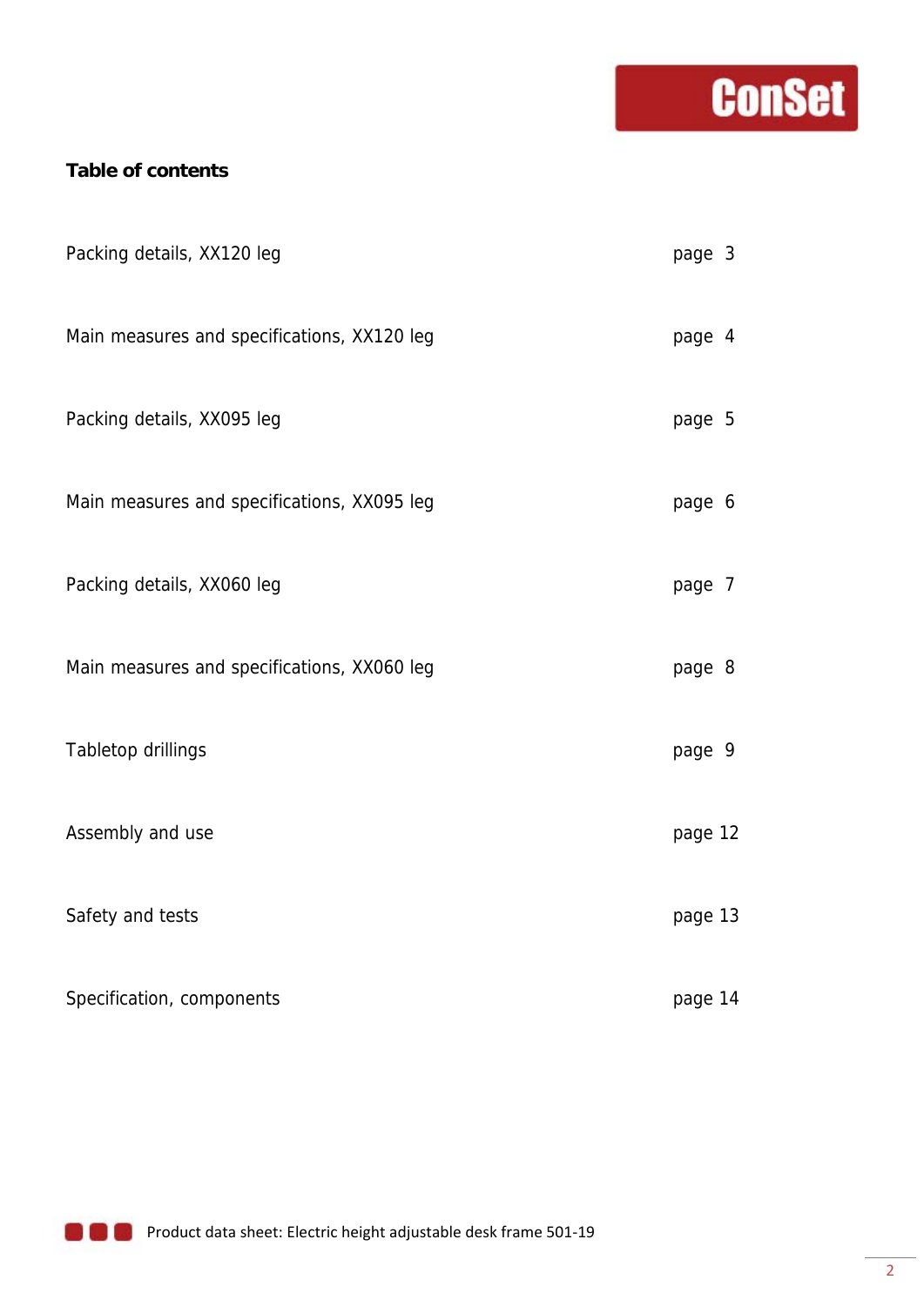#### **Packing details, XX120 leg**

#### **Box Packing**



Weight 14 kg

Weight 12 kg

**Content of packing** 

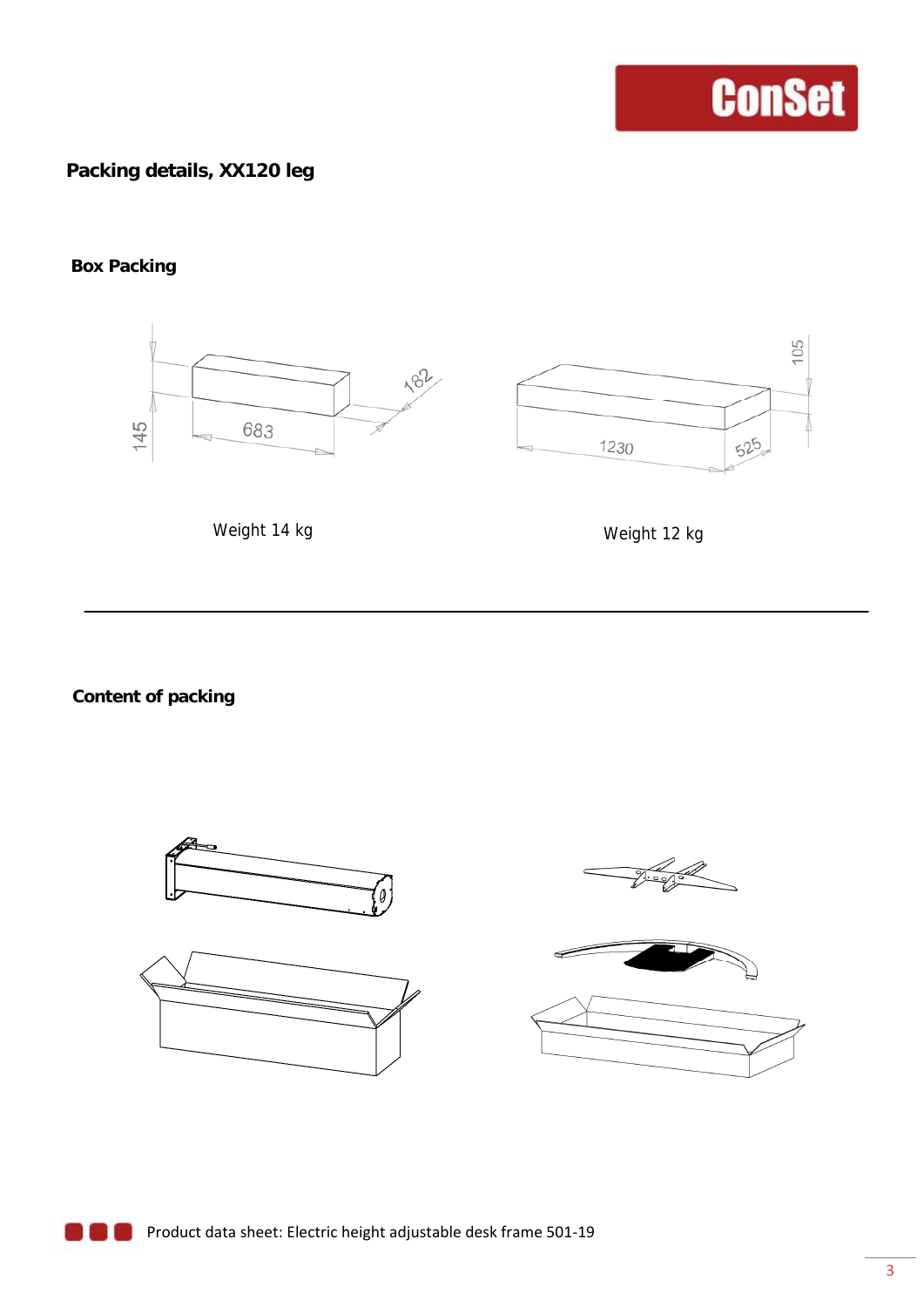#### **Main measures and specifications, XX120 leg**



If further documentation needed, please find dwg documentation on the website.

**Product data sheet: Electric height adjustable desk frame 501-19**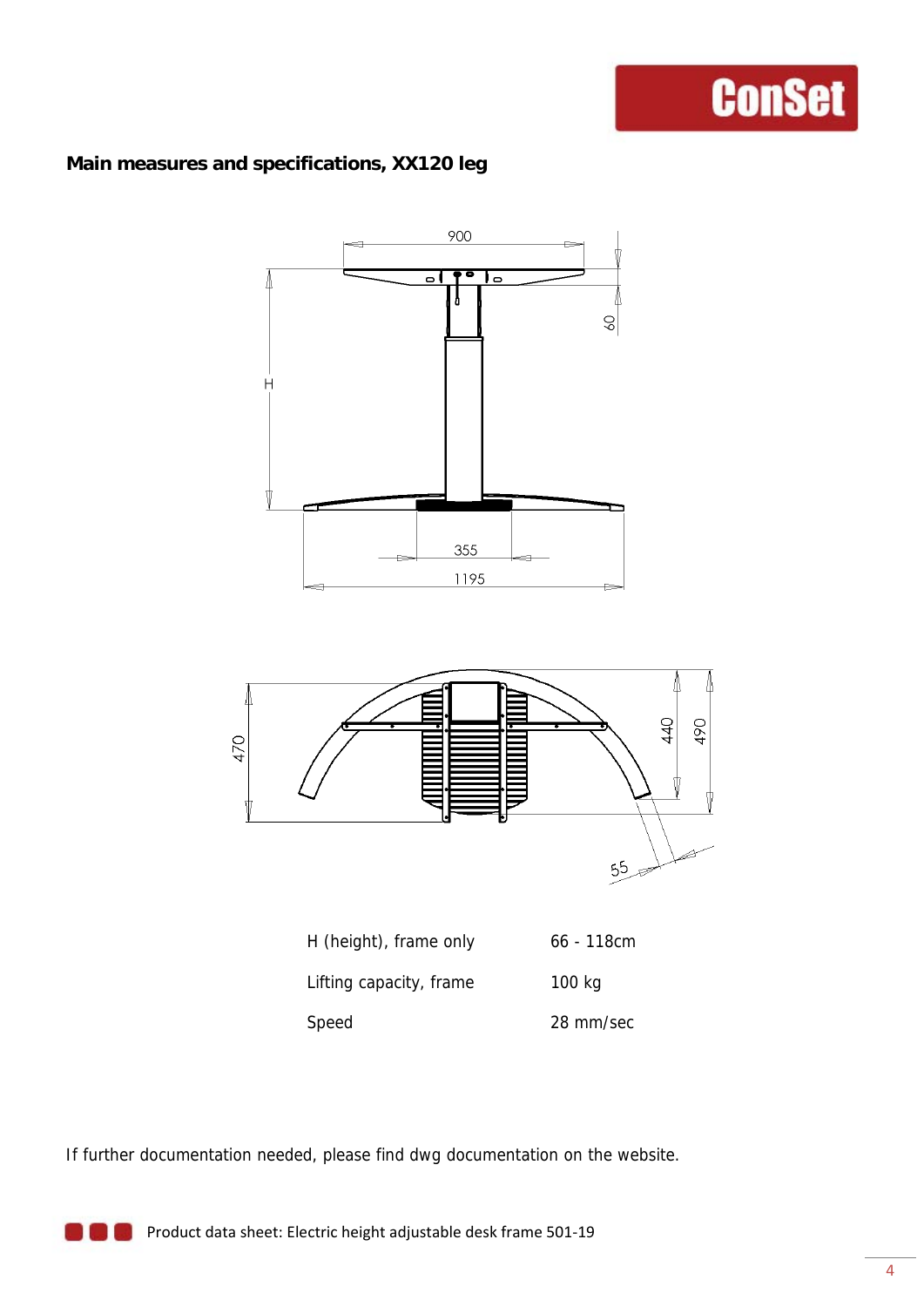#### **Packing details, XX095 leg**

#### **Box Packing**





Weight 14 kg Weight 12 kg

**Content of packing** 

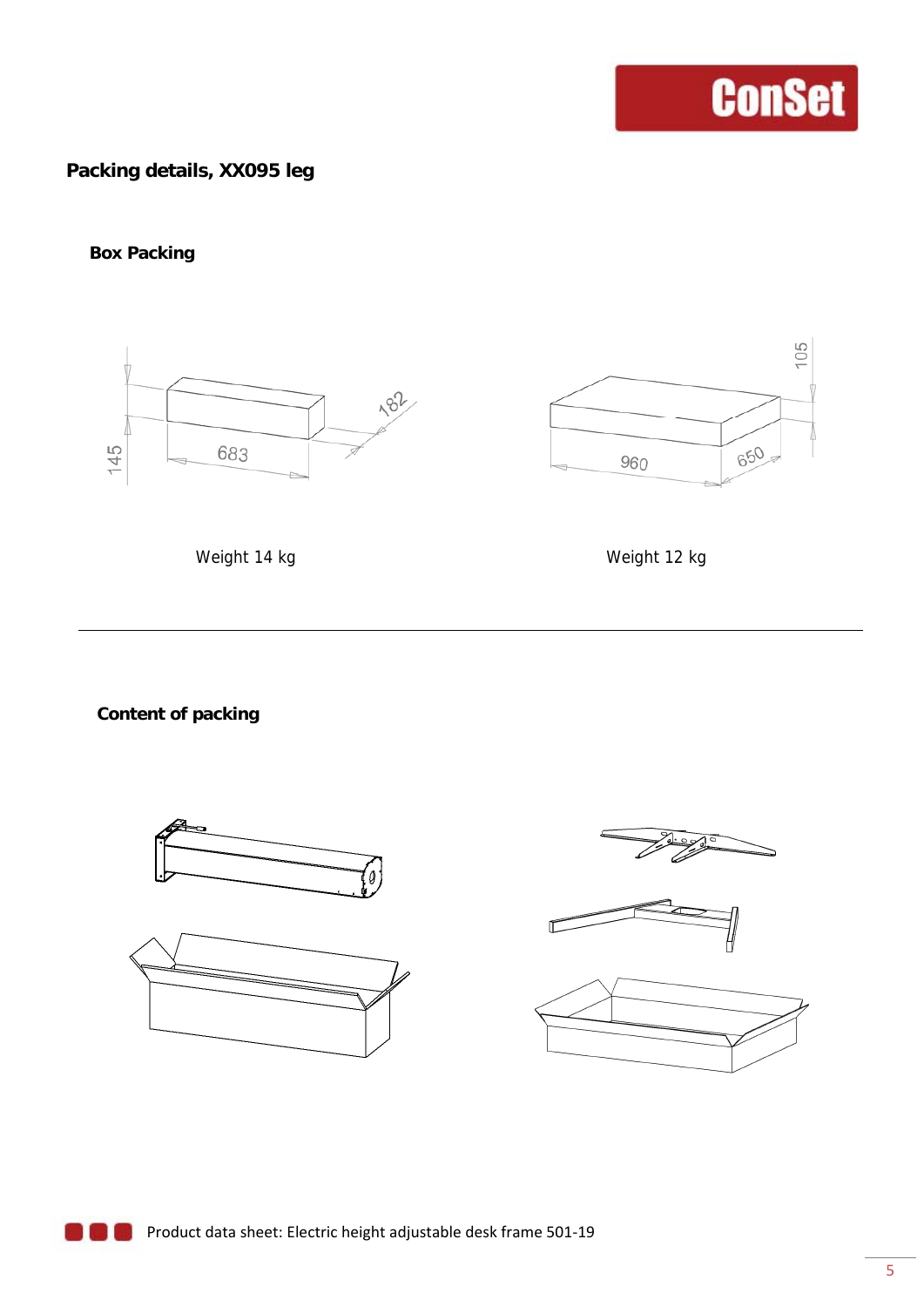#### **Main measures and specifications, XX095 leg**



| H (height), frame only  | $66 - 118$ cm |
|-------------------------|---------------|
| Lifting capacity, frame | 100 kg        |
| Speed                   | 28 mm/sec     |

If further documentation needed, please find dwg documentation on the website.

**Product data sheet: Electric height adjustable desk frame 501-19**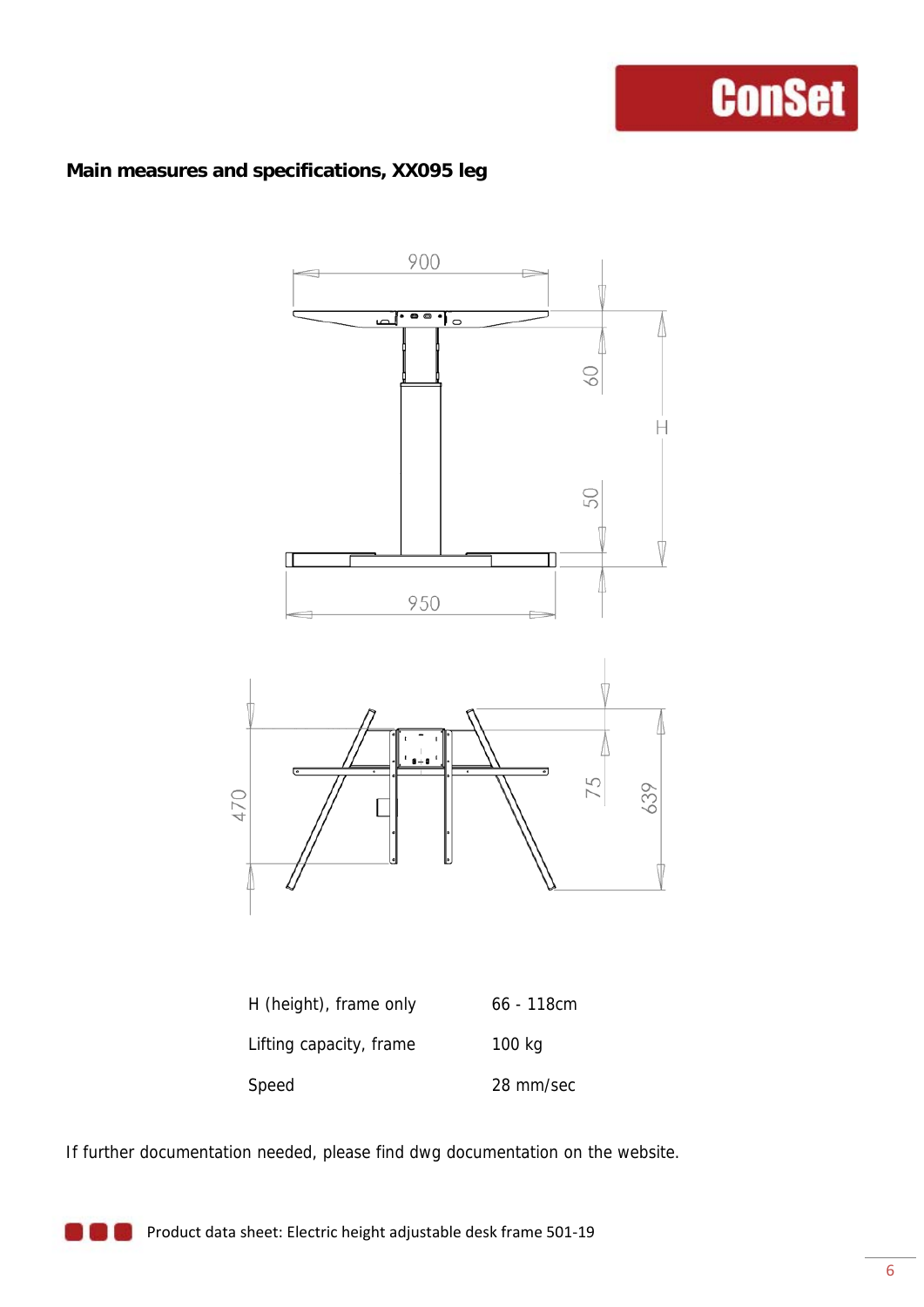#### **Packing details, XX60 leg**

#### **Box Packing**



Weight 14 kg

Weight 12 kg

**Content of packing** 









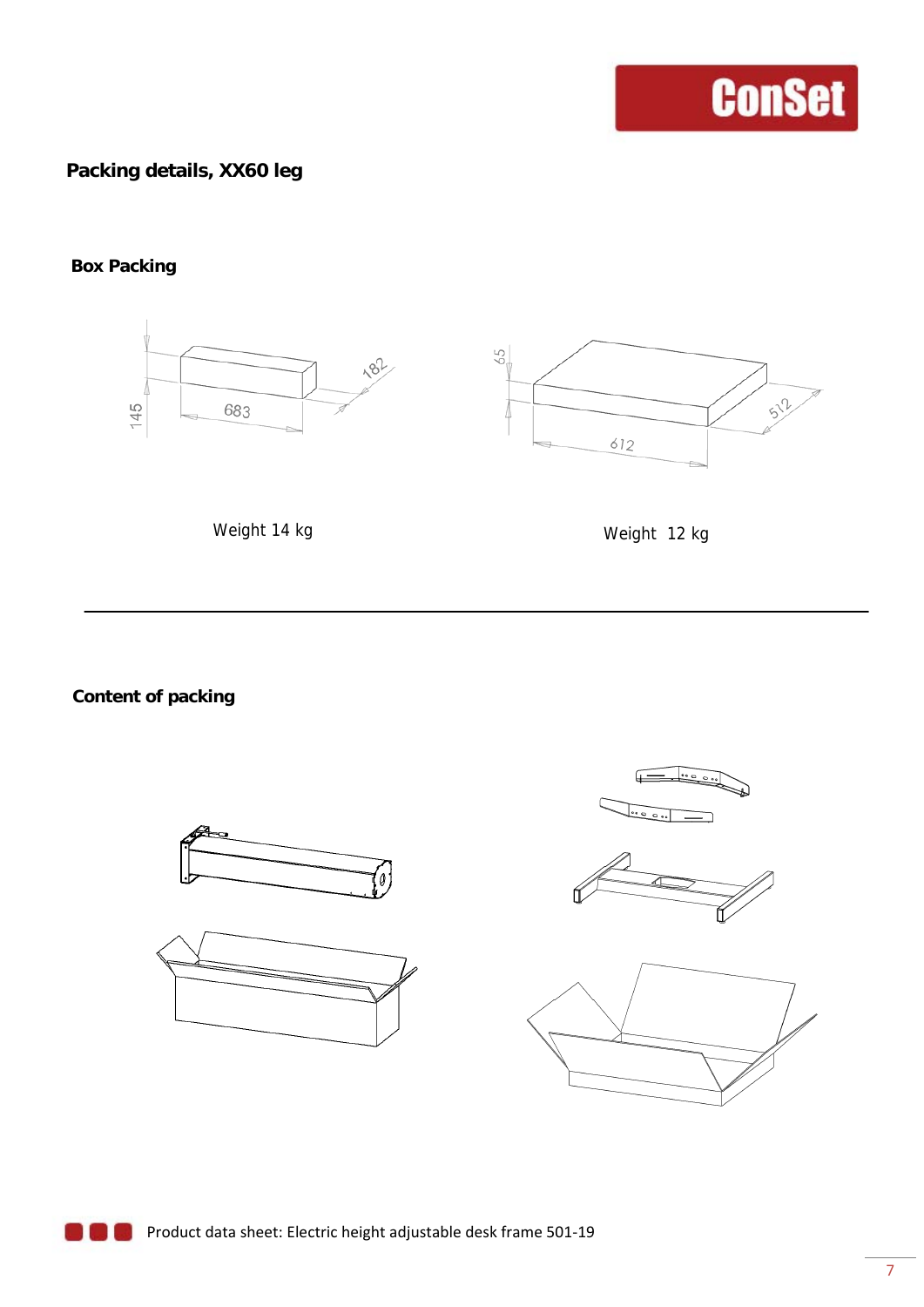#### **Main measures and specifications, XX060 leg**



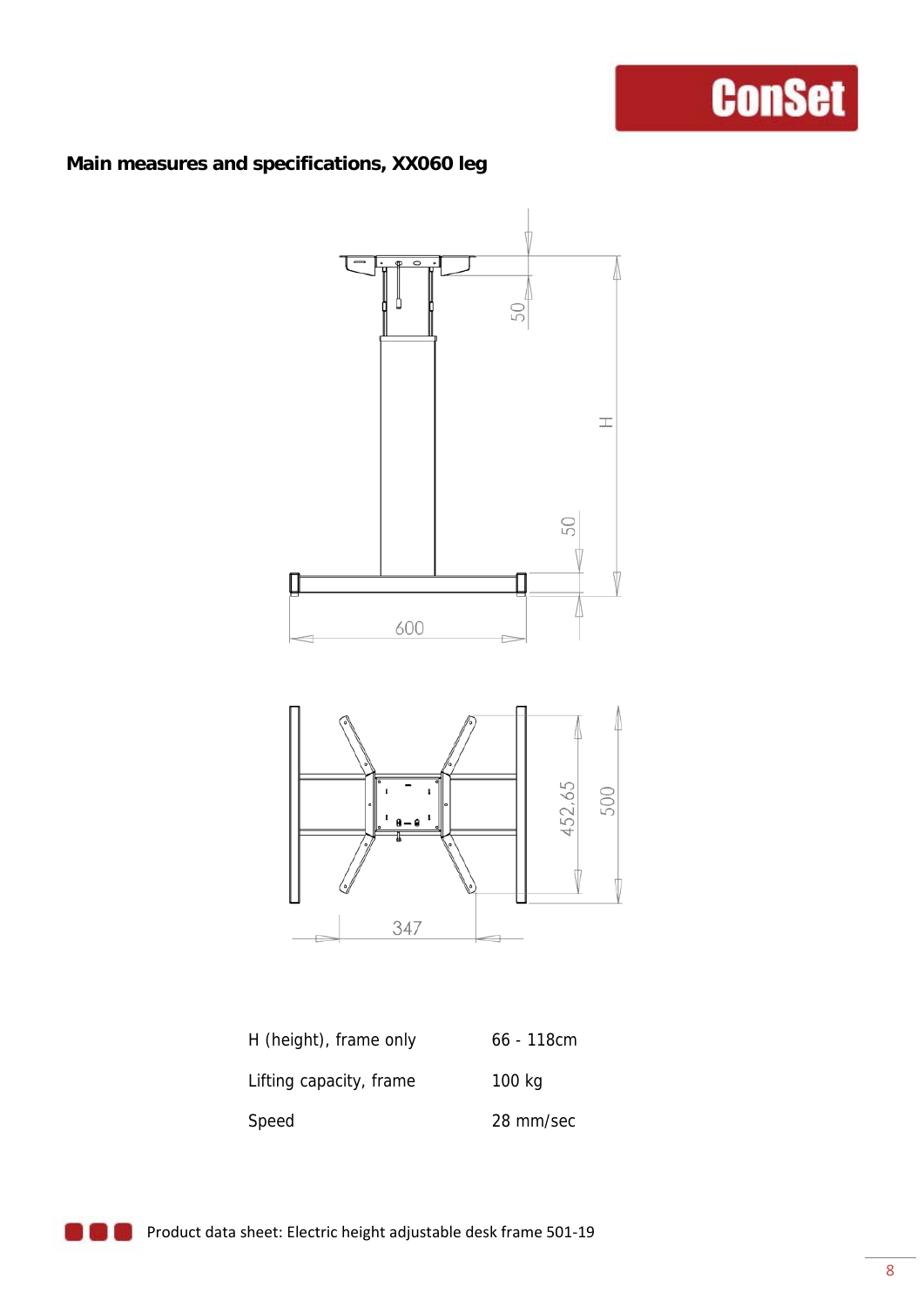#### **Tabletop drillings**

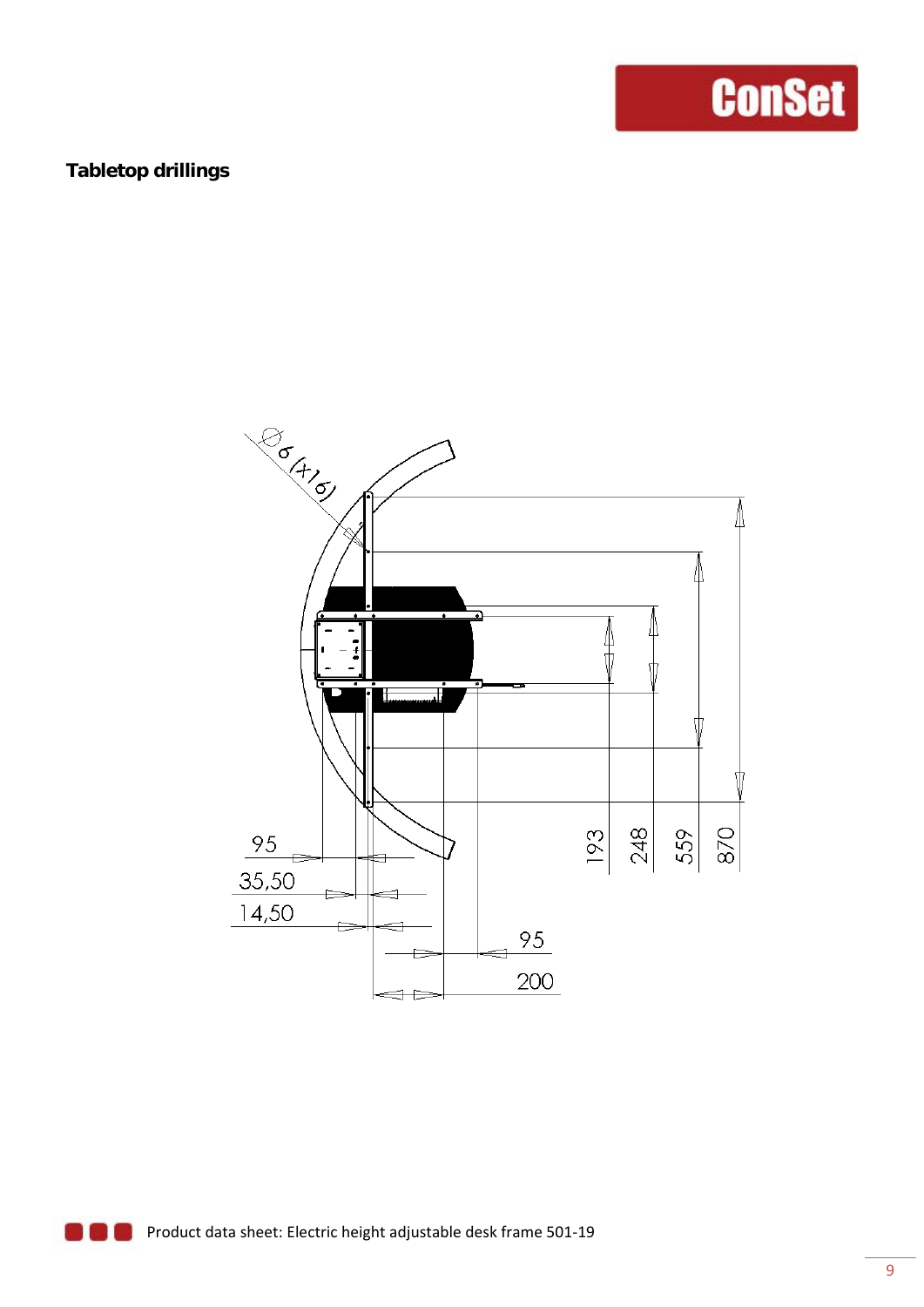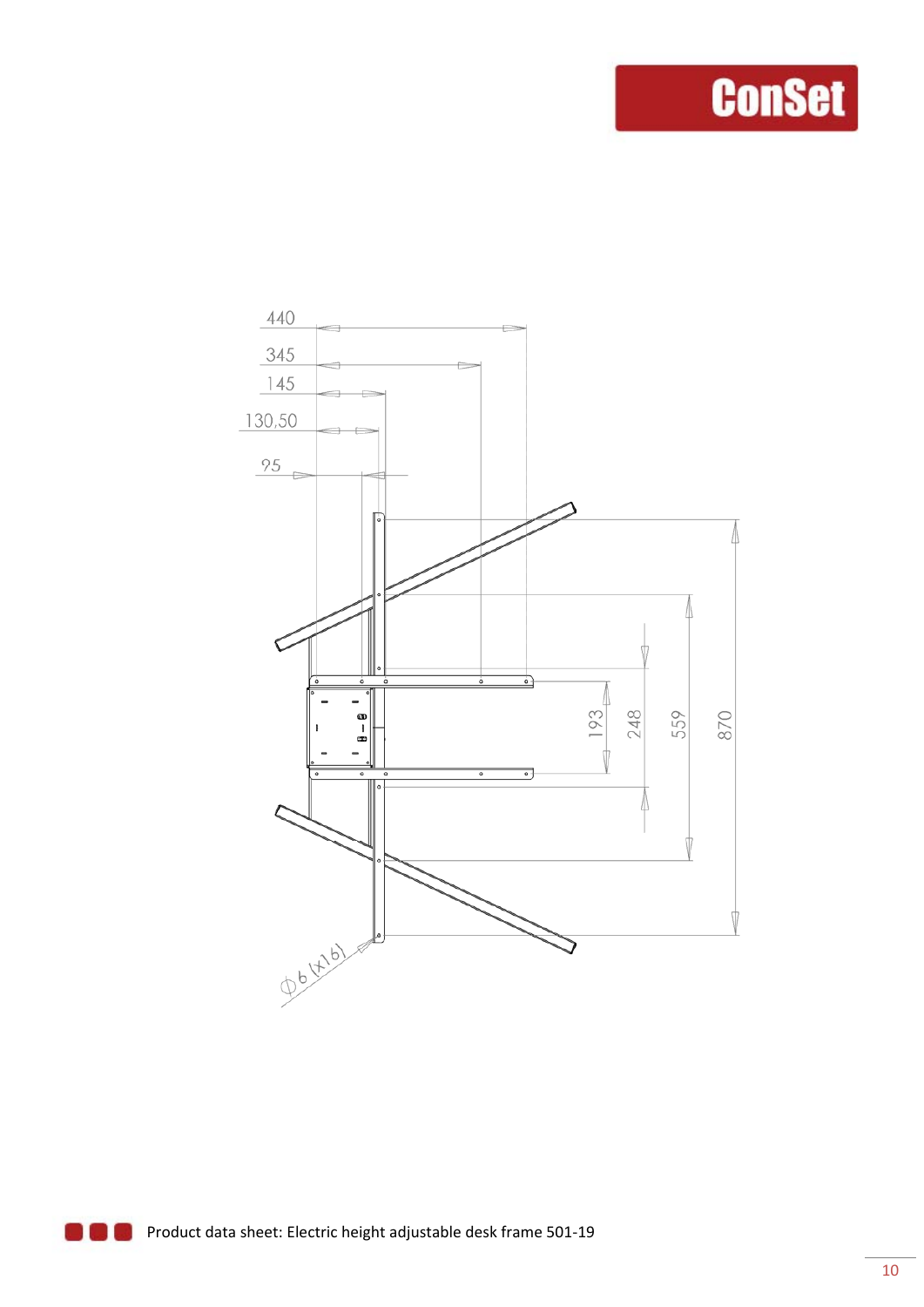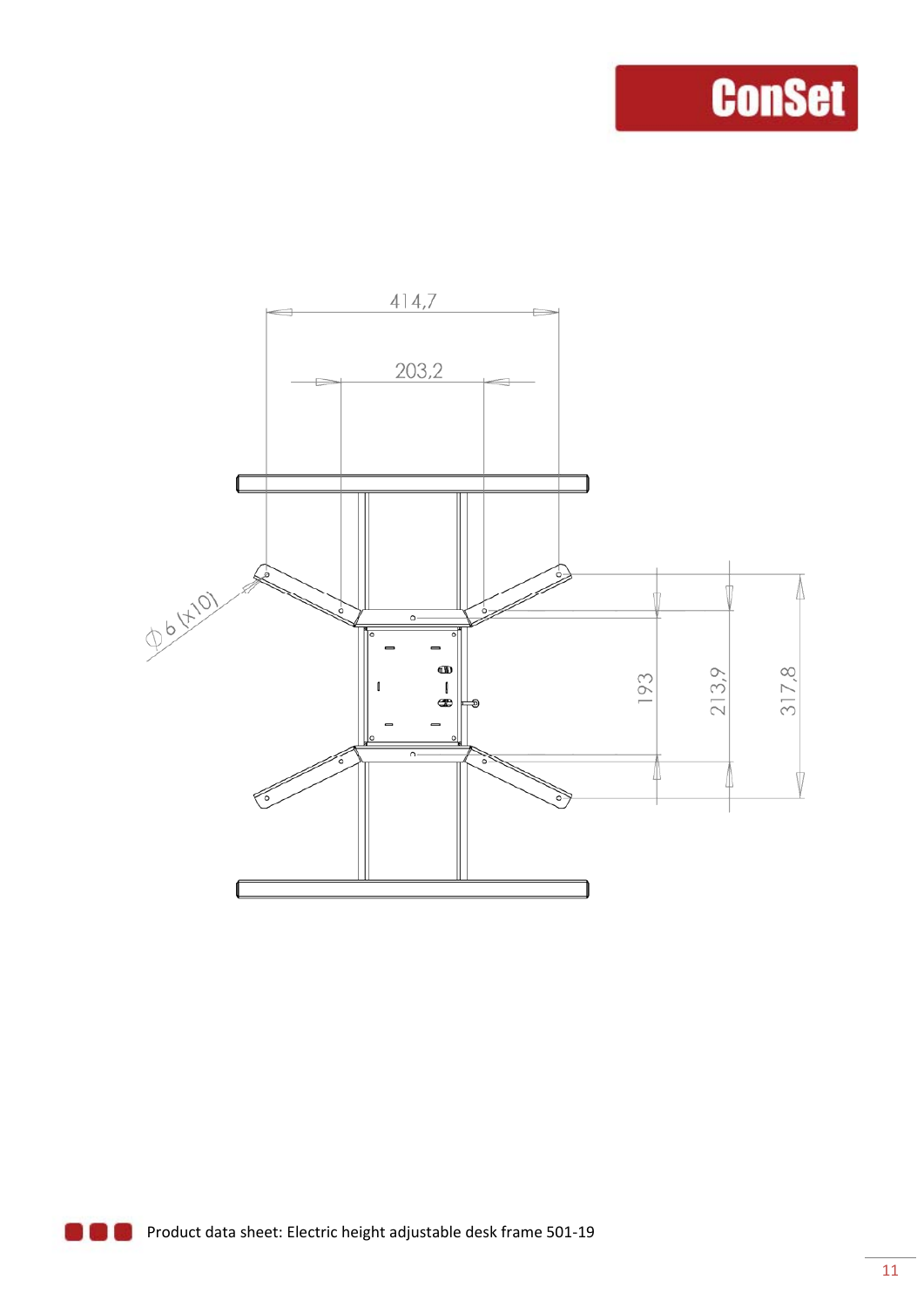#### **Assembly and use**

Along with all products a "Direction for assembly and use" is delivered. In this you will find a detailed description of the way of assembly.

|         | EN |  |                                                                                                                                                                                                                                                                                                                                                                                                                                                                                                                                                                                                                                                                                           |
|---------|----|--|-------------------------------------------------------------------------------------------------------------------------------------------------------------------------------------------------------------------------------------------------------------------------------------------------------------------------------------------------------------------------------------------------------------------------------------------------------------------------------------------------------------------------------------------------------------------------------------------------------------------------------------------------------------------------------------------|
| WARNING |    |  | No. 312183.3                                                                                                                                                                                                                                                                                                                                                                                                                                                                                                                                                                                                                                                                              |
|         |    |  | DIRECTIONS FOR USE / ASSEMBLING<br>WARNING: FAILURE TO COMPLY WITH OR OBSERVE ALL<br>WARRING FAILURE IN LUMINATION INSTRUCTIONS<br>AND WARNINGS REGARDING THE USE OF THIS<br>AND TEATMINGS RECONTING THE USE OF THIS WITH.<br>MIT UTLED! WAS MOVIED IN MIT OF THE RESEARCH THE RESEARCH AND RESEARCH THE SEARCH THE SEARCH THE SEARCH THE SEARCH THE SEARCH THE SEARCH THE SEARCH THE SEARCH THE SEARCH THE SEARCH THE SEARCH THE SEARCH THE SEARCH THE SEAR<br>Prior to Installment. Use and maintenance of the table frame, any installer and any use of the solice mail.<br>Prior to Installment. Use and maintenance of the table frame, any installer understanding of its contenus. |

After the frame has been mounted the chosen tabletop is mounted and the operation unit will be possible to fix at the bottom side of the tabletop. This operation unit has two rocker switches.

With rocker switch A and B it is possible to move the tabletop up and down and can be stopped at all levels. For safety reasons it is necessary to push both buttons at the same time for moving the table up and down.



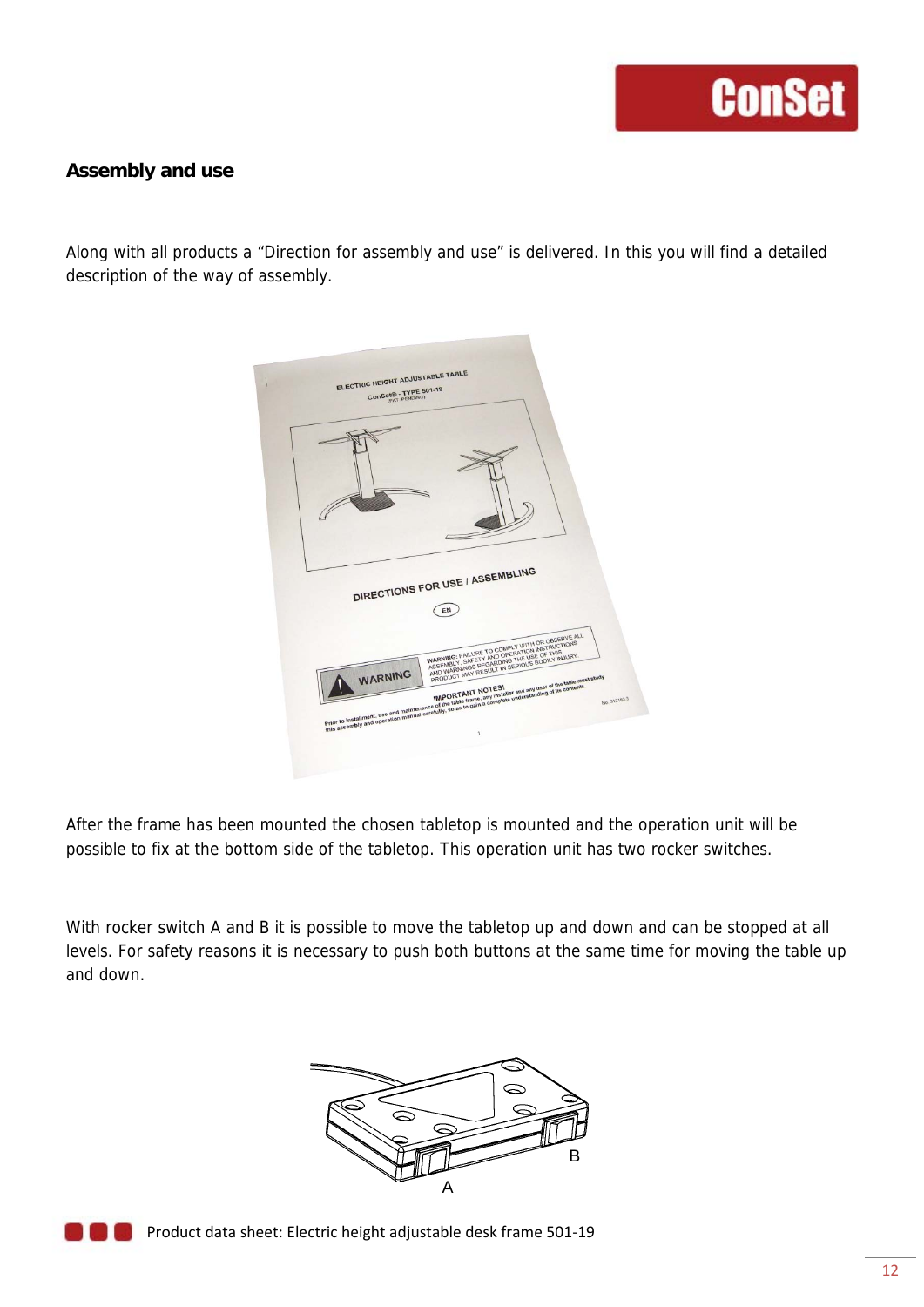#### **Safety and tests**

All products have been tested up against the following norms:

ISO/DIS 8019

DS/ISO 7172

The norms mention above is possible to find at the website in the section "Norms and approvals".

#### **DECLARATION OF CONFORMITY**

We hereby declare, under our sole responsibility that the following products:

- ConSet sit and stand tables product type 501-19

which are covered by this statement, are in conformity with the following standards and other normative documents::

- Counsel Directive 98/37/EF
- Counsel Directive 89/336/EØF with later changes
- Counsel Directive 73/23/EØF with later changes

With reference to the Machinery Directive (98/37/EF) please be aware:

- the sit and stand table is considered a machine and
- the sit and stand table may not be used until it has been assembled and installed according to the instructions.".